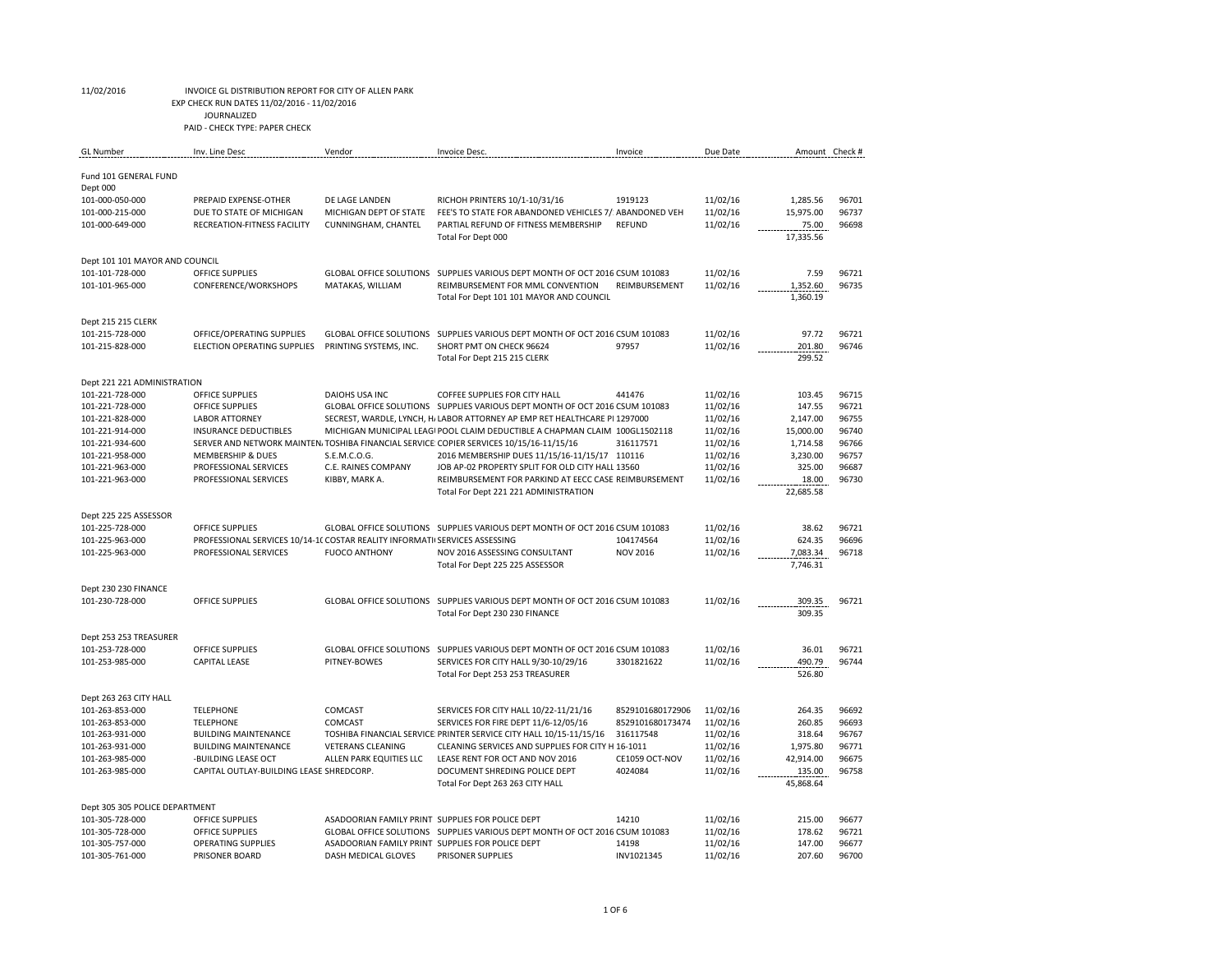# EXP CHECK RUN DATES 11/02/2016 - 11/02/2016

JOURNALIZED

| <b>GL</b> Number                          | Inv. Line Desc                            | Vendor                                            | <b>Invoice Desc</b>                                                         | Invoice          | Due Date | Amount Check # |       |
|-------------------------------------------|-------------------------------------------|---------------------------------------------------|-----------------------------------------------------------------------------|------------------|----------|----------------|-------|
| 101-305-853-000                           | <b>TELEPHONE</b>                          | COMCAST                                           | SERVICES 11/5-12/4/16 POLICE DEPT                                           | 8529101680173581 | 11/02/16 | 150.69         | 96694 |
| 101-305-853-000                           | <b>TELEPHONE- POLICE</b>                  | <b>VERIZON WIRELESS</b>                           | POLICE SERVICES 9/11-10/10/16                                               | 9773442588       | 11/02/16 | 80.10          | 96769 |
| 101-305-853-000                           | <b>TELEPHONE- POLICE</b>                  | <b>VERIZON WIRELESS</b>                           | SERIVES FOR POLICE 9/11-10/10/16                                            | 9773515356       | 11/02/16 | 722.25         | 96770 |
| 101-305-931-000                           | <b>BUILDING MAINTENANCE</b>               | ADVANTAGE PEST CONTROL RAT SERVICES SEPT 2016     |                                                                             | <b>SEPT 2016</b> | 11/02/16 | 300.00         | 96674 |
| 101-305-934-500                           | <b>COMPUTER BREAK-FIX</b>                 |                                                   | SOUTHERN MICHIGAN INFOR COMPUTER SERVICES POLICE DEPT                       | 2554             | 11/02/16 | 80.00          | 96760 |
| 101-305-960-000                           | <b>EDUCATION &amp; TRAINING</b>           |                                                   | TASER TRAINING ACADEMY TASER INSTRUCTION COURSE VERSION 20                  | TASE52836        | 11/02/16 | 435.00         | 96762 |
| 101-305-960-000                           | <b>EDUCATION &amp; TRAINING</b>           | TASER TRAINING ACADEMY                            | TASER INSTRUCTOR COURSE VERSON 20                                           | TASE52943        | 11/02/16 | 435.00         | 96762 |
| 101-305-960-000                           | <b>EDUCATION &amp; TRAINING</b>           |                                                   | TASER TRAINING ACADEMY TASER INSTRUCTOR COURSE VERSION 20                   | <b>TASE52907</b> | 11/02/16 | 435.00         | 96762 |
| 101-305-961-000                           | POL. TRAIN-ACT 302 ST. GRANT              |                                                   | CITY OF NOVI TREASURERS O EDUCATIONAL SEMINAR FOR OFFICER DAN M/ 1600007815 |                  | 11/02/16 | 75.00          | 96690 |
| 101-305-961-000                           | POL. TRAIN-ACT 302 ST. GRANT              | SCHOOLCRAFT COLLEGE                               | EVO REFRESHERS CLASS FOR MARSHAL, VITALE 02591                              |                  | 11/02/16 | 450.00         | 96753 |
|                                           |                                           |                                                   | Total For Dept 305 305 POLICE DEPARTMENT                                    |                  |          | 3,911.26       |       |
| Dept 340 340 FIRE DEPARTMENT              |                                           |                                                   |                                                                             |                  |          |                |       |
| 101-340-757-000                           | <b>OPERATING SUPPLIES</b>                 | GREAT LAKES ACE HARDWAR SUPPLIES FOR FIRE DEPT    |                                                                             | 1464/416         | 11/02/16 | 2.99           | 96671 |
| 101-340-757-000                           | <b>OPERATING SUPPLIES</b>                 | NETWORK SERVICES COMP SUPPLIES FOR FIRE DEPT      |                                                                             | 6412461-00       | 11/02/16 | 82.72          | 96741 |
| 101-340-757-500                           | <b>RESCUE SUPPLIES</b>                    | J & B MEDICAL SUPPLY, INC. RESCUE SUPPLIES        |                                                                             | 3229801          | 11/02/16 | 128.10         | 96725 |
| 101-340-757-500                           | <b>RESCUE SUPPLIES</b>                    | J & B MEDICAL SUPPLY, INC. RESCUE SUPPLIES        |                                                                             | 3213688          | 11/02/16 | 227.75         | 96725 |
| 101-340-931-000                           | <b>BUILDING MAINTENANCE</b>               | GREAT LAKES ACE HARDWAR SUPPLIES FOR FIRE         |                                                                             | 1457/416         | 11/02/16 | 14.36          | 96671 |
| 101-340-931-000                           | <b>BUILDING MAINTENANCE</b>               | GREAT LAKES ACE HARDWAR SUPPLIES FOR FIRE DEPT    |                                                                             | 1451/416         | 11/02/16 | 20.17          | 96671 |
| 101-340-931-000                           | <b>BUILDING MAINTENANCE</b>               | GREAT LAKES ACE HARDWAR SUPPLIES FOR FIRE DEPT    |                                                                             | 1453/416         | 11/02/16 | 11.04          | 96671 |
| 101-340-931-000                           | <b>BUILDING MAINTENANCE</b>               | <b>HOME DEPOT</b>                                 | SUPPLIES FOR OCT 2016                                                       | 6035322538803747 | 11/02/16 | 269.37         | 96723 |
| 101-340-934-000                           | <b>EQUIPMENT MAINTENANCE</b>              | <b>GREAT LAKES ACE HARDWAR SUPPLIES</b>           |                                                                             | 1477/416         | 11/02/16 | 35.99          | 96671 |
| 101-340-934-500                           | <b>COMPUTER BREAK-FIX</b>                 |                                                   | SOUTHERN MICHIGAN INFOR COMPUTER SERVICES FOR FIRE DEPT                     | 2553             | 11/02/16 | 80.00          | 96760 |
| 101-340-939-000                           | <b>VEHICLE MAINTENANCE</b>                | BAKER'S GAS & WELDING SUI CYLINDER RENTAL INVOICE |                                                                             | 09151661         | 11/02/16 | 18.91          | 96680 |
| 101-340-939-000                           | <b>VEHICLE MAINTENANCE</b>                | CUMMINS BRIDGEWAY, LLC. VEHICLE MNT FIRE DEPT     |                                                                             | 006-27587        | 11/02/16 | 1,117.03       | 96697 |
| 101-340-939-000                           | <b>VEHICLE MAINTENANCE</b>                | CUMMINS BRIDGEWAY, LLC. VEHICLE MNT FIRE DEPT     |                                                                             | 006-27652        | 11/02/16 | 1,128.90       | 96697 |
| 101-340-939-000                           | <b>VEHICLE MAINTENANCE</b>                | <b>GLENDALE AUTO VALUE</b>                        | <b>PARTS</b>                                                                | 359-113037       | 11/02/16 | 29.37          | 96719 |
| 101-340-939-000                           | <b>VEHICLE MAINTENANCE</b>                | R & R FIRE TRUCK REPAIR                           | PARTS AND SERVICES FOR FIRE DEPT                                            | 50023            | 11/02/16 | 255.44         | 96748 |
| 101-340-939-000                           | <b>VEHICLE MAINTENANCE</b>                | <b>R &amp; R FIRE TRUCK REPAIR</b>                | SERVICES FOR FIRE DEPT                                                      | 50022            | 11/02/16 | 170.00         | 96748 |
| 101-340-939-000                           | <b>VEHICLE MAINTENANCE</b>                | R & R FIRE TRUCK REPAIR                           | SERVICES FOR FIRE DEPT                                                      | 50021            | 11/02/16 | 230.00         | 96748 |
| 101-340-958-000                           | <b>MEMBERSHIP &amp; DUES</b>              | HUGHES, JOSEPH                                    | REIMBURSE FOR PARAMEDIC LISC RENEWAL                                        | REIMBURSEMENT    | 11/02/16 | 25.00          | 96724 |
| 101-340-960-000                           | <b>EDUCATION &amp; TRAINING</b>           | CANN, ED                                          | REIMBURSEMENT ON EXPENSES RELATED TO T REIMBURSEMENT                        |                  | 11/02/16 | 49.80          | 96685 |
| 101-340-960-000                           | <b>EDUCATION &amp; TRAINING</b>           | KOLUSK, JAMES                                     | REIMBURSEMENT EXSPENSES RELATED TO TRA REIMBURSEMENT                        |                  | 11/02/16 | 93.33          | 96732 |
| 101-340-960-000                           | <b>EDUCATION &amp; TRAINING</b>           | <b>TAYLOR, ERIC</b>                               | <b>EXPENSES FOR TRAINING FIRE DEPT</b>                                      | REIMBURSEMENT    | 11/02/16 | 93.33          | 96764 |
| 101-340-961-000                           | <b>FIRE PREVENTION</b>                    | <b>SAM'S CLUB DIRECT</b>                          | SUPPLIES FOR OCT 2016                                                       | 0402519749089OCT | 11/02/16 | 337.97         | 96752 |
| 101-340-985-000                           | <b>CAPITAL OUTLAY</b>                     | PRINCIPAL PLUMBING                                | FIRE DEPT REPAIRS                                                           | $10-14-16$       | 11/02/16 | 320.00         | 96745 |
| 101-340-985-000                           | <b>CAPITAL OUTLAY</b>                     | PRINCIPAL PLUMBING                                | PLUMBING REPAIRS FOR FIRE DEPT                                              | $10-21-16$       | 11/02/16 | 1,335.00       | 96745 |
|                                           |                                           |                                                   | Total For Dept 340 340 FIRE DEPARTMENT                                      |                  |          | 6,076.57       |       |
| Dept 445 445 DEPARTMENT OF PUBLIC SERVICE |                                           |                                                   |                                                                             |                  |          |                |       |
| 101-445-728-000                           | OFFICE SUPPLIES                           |                                                   | GLOBAL OFFICE SOLUTIONS SUPPLIES VARIOUS DEPT MONTH OF OCT 2016 CSUM 101083 |                  | 11/02/16 | 202.30         | 96721 |
| 101-445-757-000                           | <b>OPERATING SUPPLIES</b>                 | GREAT LAKES ACE HARDWAR SUPPLIES FOR DPS          |                                                                             | 1446/416         | 11/02/16 | 30.98          | 96671 |
| 101-445-757-000                           | <b>OPERATING SUPPLIES</b>                 | GREAT LAKES ACE HARDWAR SUPPLIES FOR DPS          |                                                                             | 1449/416         | 11/02/16 | 12.54          | 96671 |
| 101-445-757-000                           | <b>OPERATING SUPPLIES</b>                 | GREAT LAKES ACE HARDWAR SUPPLIES FOR DPS          |                                                                             | 1450/416         | 11/02/16 | 55.95          | 96671 |
| 101-445-757-000                           | <b>OPERATING SUPPLIES</b>                 | GREAT LAKES ACE HARDWAR SUPPLIES FOR DPS          |                                                                             | 1399/416         | 11/02/16 | 23.07          | 96671 |
| 101-445-757-000                           | <b>OPERATING SUPPLIES</b>                 | GREAT LAKES ACE HARDWAR SUPPLIES FOR DPS          |                                                                             | 1407/416         | 11/02/16 | 23.96          | 96671 |
| 101-445-757-000                           | <b>OPERATING SUPPLIES</b>                 | GREAT LAKES ACE HARDWAR SUPPLIES FOR DPS          |                                                                             | 1368/416         | 11/02/16 | 10.98          | 96671 |
| 101-445-926-000                           | STREET LIGHTING 15860 GARFIELE DTE ENERGY |                                                   | SERVICES 9/1/16-10/5/16                                                     | 11022016         | 11/02/16 | 36,095.11      | 96711 |
| 101-445-931-000                           | <b>BUILDING MAINTENANCE</b>               | <b>LAROY DOOR</b>                                 | SERVICE CALL ON WEST DOOR AT DPS DEPT                                       | 49304            | 11/02/16 | 118.00         | 96733 |
| 101-445-939-000                           | <b>VEHICLE MAINTENANCE</b>                | BAKER'S GAS & WELDING SUI CYLINDER RENTAL INVOICE |                                                                             | 09151661         | 11/02/16 | 18.91          | 96680 |
| 101-445-939-000                           | <b>VEHICLE MAINTENANCE</b>                | <b>CANNON EQUIPMENT</b>                           | <b>SUPPLIES FOR DPS</b>                                                     | J30148           | 11/02/16 | 537.49         | 96686 |
| 101-445-939-000                           | <b>VEHICLE MAINTENANCE</b>                | <b>GLENDALE AUTO VALUE</b>                        | CREDIT PARTS FROM INV 112744                                                | CM359-112953     | 11/02/16 | (50.00)        | 96719 |
| 101-445-939-000                           | <b>VEHICLE MAINTENANCE</b>                | <b>GLENDALE AUTO VALUE</b>                        | <b>PARTS</b>                                                                | 359-113014       | 11/02/16 | 34.96          | 96719 |
| 101-445-939-000                           | <b>VEHICLE MAINTENANCE</b>                | <b>GLENDALE AUTO VALUE</b>                        | <b>PARTS</b>                                                                | 359-113294       | 11/02/16 | 59.95          | 96719 |
| 101-445-939-000                           | <b>VEHICLE MAINTENANCE</b>                | <b>GLENDALE AUTO VALUE</b>                        | RET PART FROM INV 113294                                                    | 359-113302       | 11/02/16 | 0.00           | 96719 |
| 101-445-939-000                           | <b>VEHICLE MAINTENANCE</b>                | <b>GLENDALE AUTO VALUE</b>                        | CREDIT ON PARTS RET FROM INV 94485                                          | 359-113206       | 11/02/16 | 0.00           | 96719 |
| 101-445-962-000                           | MISCELLANEOUS                             | COMPREHENSIVE TESTING SC EMPLOYEE TESTING         |                                                                             | 2226             | 11/02/16 | 215.00         | 96695 |
|                                           |                                           |                                                   | Total For Dept 445 445 DEPARTMENT OF PUBLIC SERVICE                         |                  |          | 37.389.20      |       |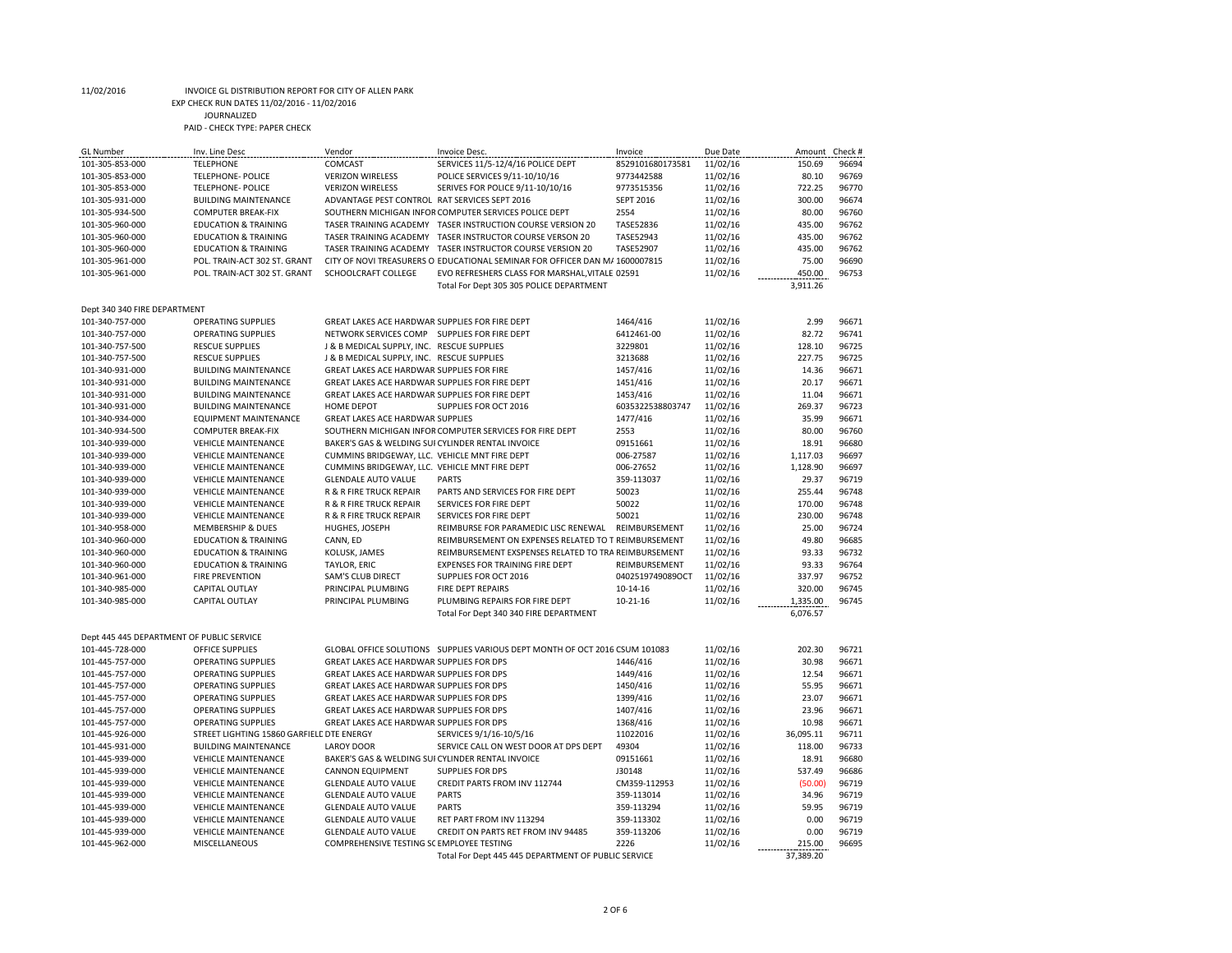EXP CHECK RUN DATES 11/02/2016 - 11/02/2016

JOURNALIZED

PAID - CHECK TYPE: PAPER CHECK

| <b>GL</b> Number                | Inv. Line Desc                                                                  | Vendor                                            | Invoice Desc.                                                                                          | Invoice    | Due Date | Amount Check # |       |
|---------------------------------|---------------------------------------------------------------------------------|---------------------------------------------------|--------------------------------------------------------------------------------------------------------|------------|----------|----------------|-------|
|                                 |                                                                                 |                                                   |                                                                                                        |            |          |                |       |
| Dept 707 707 PARKS & REC        |                                                                                 |                                                   |                                                                                                        |            |          |                |       |
| 101-707-728-000                 | <b>OFFICE SUPPLIES</b>                                                          |                                                   | GLOBAL OFFICE SOLUTIONS SUPPLIES VARIOUS DEPT MONTH OF OCT 2016 CSUM 101083                            |            | 11/02/16 | 214.82         | 96721 |
| 101-707-783-000                 | <b>PARK SUPPLIES</b>                                                            | <b>GREAT LAKES ACE HARDWAR SUPPLIES</b>           |                                                                                                        | 1452/416   | 11/02/16 | 9.99           | 96671 |
| 101-707-783-000                 | <b>PARK SUPPLIES</b>                                                            | <b>GREAT LAKES ACE HARDWAR SUPPLIES</b>           |                                                                                                        | 1471/416   | 11/02/16 | 3.00           | 96671 |
| 101-707-783-000                 | <b>PARK SUPPLIES</b>                                                            | <b>GREAT LAKES ACE HARDWAR SUPPLIES</b>           |                                                                                                        | 1445/416   | 11/02/16 | 7.98           | 96671 |
| 101-707-783-000                 | <b>PARK SUPPLIES</b>                                                            | <b>GREAT LAKES ACE HARDWAR SUPPLIES</b>           |                                                                                                        | 1447/416   | 11/02/16 | 9.98           | 96671 |
| 101-707-783-000                 | <b>PARK SUPPLIES</b>                                                            | GREAT LAKES ACE HARDWAR SUPPLIES                  |                                                                                                        | 1470/416   | 11/02/16 | 48.98          | 96671 |
| 101-707-783-000                 | <b>PARK SUPPLIES</b>                                                            | <b>KEY AWARDS</b>                                 | FALL LEAGUE BASEBALL TROPHIES                                                                          | 2068A      | 11/02/16 | 50.00          | 96729 |
| 101-707-784-000                 | <b>PARK SERVICES</b>                                                            |                                                   | BOBS SANITATION SERV INC FINAL INV FOR PORTA POTTY RENTAL                                              | A-123521   | 11/02/16 | 58.23          | 96683 |
| 101-707-920-000                 | UTILITIES CUNNINGHAM PARK                                                       | <b>DTE ENERGY</b>                                 | SERVICES 9/12-10/11/16                                                                                 | 11022016   | 11/02/16 | 183.35         | 96710 |
| 101-707-939-000                 | <b>VEHICLE MAINTENANCE</b>                                                      | BAKER'S GAS & WELDING SUI CYLINDER RENTAL INVOICE |                                                                                                        | 09151661   | 11/02/16 | 18.91          | 96680 |
| 101-707-939-000                 | <b>VEHICLE MAINTENANCE</b>                                                      | <b>TAYLOR CHEVROLET</b>                           | <b>MOTOR</b>                                                                                           | 253942CVR  | 11/02/16 | 142.05         | 96763 |
| 101-707-962-000                 | MISCELLANEOUS                                                                   | COMPREHENSIVE TESTING SC EMPLOYEE TESTING         |                                                                                                        | 2226       | 11/02/16 | 95.00          | 96695 |
|                                 |                                                                                 |                                                   | Total For Dept 707 707 PARKS & REC                                                                     |            |          | 842.29         |       |
|                                 |                                                                                 |                                                   |                                                                                                        |            |          |                |       |
| Dept 751 751 COMMUNITY CENTER   |                                                                                 |                                                   |                                                                                                        |            |          |                |       |
| 101-751-757-000                 | <b>OPERATING SUPPLIES</b>                                                       | PEPSI COLA                                        | <b>SUPPLIES</b>                                                                                        | 38921706   | 11/02/16 | 455.34         | 96742 |
| 101-751-757-000                 | <b>OPERATING SUPPLIES</b>                                                       | <b>PROPANE SERVICES</b>                           | SUPPLIES FOR CIVIC ARENA                                                                               | U0094992   | 11/02/16 | 161.23         | 96747 |
| 101-751-757-000                 | <b>OPERATING SUPPLIES</b>                                                       | <b>SYSCO DETROIT LLC</b>                          | <b>SUPPLIES</b>                                                                                        | 610252698  | 11/02/16 | 373.10         | 96761 |
| 101-751-816-000                 | PROF. SERV. - OTHER                                                             |                                                   | JERRY COHEN ELITE LAB INC AUG COOLING WATER TREATMENT                                                  | 7170       | 11/02/16 | 200.00         | 96726 |
| 101-751-920-000                 | UTILITIES COMM CENTER                                                           | <b>DTE ENERGY</b>                                 | SERVICES 9/1/16-10/5/16                                                                                | 11022016   | 11/02/16 | 12,235.90      | 96711 |
| 101-751-931-000                 | <b>BUILDING MAINTENANCE</b>                                                     | GREAT LAKES ACE HARDWAR SUPPLIES                  |                                                                                                        | 1452/416   | 11/02/16 | 14.98          | 96671 |
| 101-751-931-000                 | <b>BUILDING MAINTENANCE</b>                                                     |                                                   | FRANK TARNOWSKI PLUMBIN SERVICES FOR REPAIRS WOMENS RESTROOM                                           | 09-18      | 11/02/16 | 150.00         | 96717 |
| 101-751-931-000                 | <b>BUILDING MAINTENANCE</b>                                                     | MICHIGAN DEPT. OF LISC ANI ELEVATOR INSPECTION    |                                                                                                        | 1238318    | 11/02/16 | 125.00         | 96738 |
| 101-751-931-000                 | <b>BUILDING MAINTENANCE</b>                                                     |                                                   | NETWORK SERVICES COMP SUPPLIES FOR PARKS & REC                                                         | 6412654-00 | 11/02/16 | 349.89         | 96741 |
| 101-751-934-000                 | <b>EQUIPMENT MAINTENANCE</b>                                                    | <b>GREAT LAKES ACE HARDWAR SUPPLIES</b>           |                                                                                                        | 1441/416   | 11/02/16 | 18.98          | 96671 |
| 101-751-934-000                 | <b>EQUIPMENT MAINTENANCE</b>                                                    | DSM SAW & KNIFE LLC                               | <b>SERVICES</b>                                                                                        | 3690       | 11/02/16 | 41.00          | 96709 |
|                                 |                                                                                 |                                                   |                                                                                                        |            |          | 14,125.42      |       |
|                                 |                                                                                 |                                                   | Total For Dept 751 751 COMMUNITY CENTER                                                                |            |          |                |       |
|                                 |                                                                                 |                                                   |                                                                                                        |            |          | 158.476.69     |       |
|                                 |                                                                                 |                                                   | Total For Fund 101 GENERAL FUND                                                                        |            |          |                |       |
|                                 |                                                                                 |                                                   |                                                                                                        |            |          |                |       |
| Fund 202 MAJOR STREET FUND      |                                                                                 |                                                   |                                                                                                        |            |          |                |       |
| Dept 475 475 TRAFFIC SERVICES   |                                                                                 |                                                   |                                                                                                        |            | 11/02/16 |                |       |
| 202-475-703-050                 | INTERFUND LABOR/EQUIP - TRAFF WAYNE COUNTY - ACCTS. RECTRAFFICE SIGNAL MNT 9/15 |                                                   |                                                                                                        | 287206     |          | 698.78         | 96775 |
|                                 |                                                                                 |                                                   | Total For Dept 475 475 TRAFFIC SERVICES                                                                |            |          | 698.78         |       |
|                                 |                                                                                 |                                                   |                                                                                                        |            |          |                |       |
| Dept 478 WINTER MAINTENANCE     |                                                                                 |                                                   |                                                                                                        |            |          |                |       |
| 202-478-757-000                 | <b>OPERATING SUPPLIES</b>                                                       | <b>DETROIT SALT COMPANY</b>                       | <b>SUPPLIES</b>                                                                                        | 57286      | 11/02/16 | 3,772.53       | 96703 |
|                                 |                                                                                 |                                                   | Total For Dept 478 WINTER MAINTENANCE                                                                  |            |          | 3,772.53       |       |
|                                 |                                                                                 |                                                   |                                                                                                        |            |          |                |       |
| Dept 479 PRESERVATION - STREETS |                                                                                 |                                                   |                                                                                                        |            |          |                |       |
| 202-479-820-000                 | ENGINEERING                                                                     | <b>BUCCILLI GROUP, LLC</b>                        | ENG SITE VISITS 6/20-6/25/16                                                                           | 1814       | 11/02/16 | 1,080.00       | 96684 |
| 202-479-820-000                 | <b>ENGINEERING</b>                                                              | <b>BUCCILLI GROUP, LLC</b>                        | ENG SITE VISITS 5/23-5/27/16                                                                           | 1762       | 11/02/16 | 1,080.00       | 96684 |
|                                 |                                                                                 |                                                   | Total For Dept 479 PRESERVATION - STREETS                                                              |            |          | 2,160.00       |       |
|                                 |                                                                                 |                                                   |                                                                                                        |            |          |                |       |
|                                 |                                                                                 |                                                   | Total For Fund 202 MAJOR STREET FUND                                                                   |            |          | 6,631.31       |       |
|                                 |                                                                                 |                                                   |                                                                                                        |            |          |                |       |
| Fund 203 LOCAL STREET FUND      |                                                                                 |                                                   |                                                                                                        |            |          |                |       |
| Dept 478 WINTER MAINTENANCE     |                                                                                 |                                                   |                                                                                                        |            |          |                |       |
| 203-478-757-000                 | <b>OPERATING SUPPLIES</b>                                                       | DETROIT SALT COMPANY                              | <b>SUPPLIES</b>                                                                                        | 57286      | 11/02/16 | 3,772.53       | 96703 |
|                                 |                                                                                 |                                                   | Total For Dept 478 WINTER MAINTENANCE                                                                  |            |          | 3,772.53       |       |
|                                 |                                                                                 |                                                   |                                                                                                        |            |          |                |       |
| Dept 479 PRESERVATION - STREETS |                                                                                 |                                                   |                                                                                                        |            |          |                |       |
| 203-479-801-205                 |                                                                                 |                                                   | PROF'L SERVICES - PRESERVATION GV CEMENT CONTRACTING C PMT #10 JOB 11 2016 STREET REPLACEMENT F JOB 11 |            | 11/02/16 | 300,290.73     | 96722 |
|                                 |                                                                                 |                                                   | Total For Dept 479 PRESERVATION - STREETS                                                              |            |          | 300,290.73     |       |

Dept 483 ADMINISTRATION - STREETS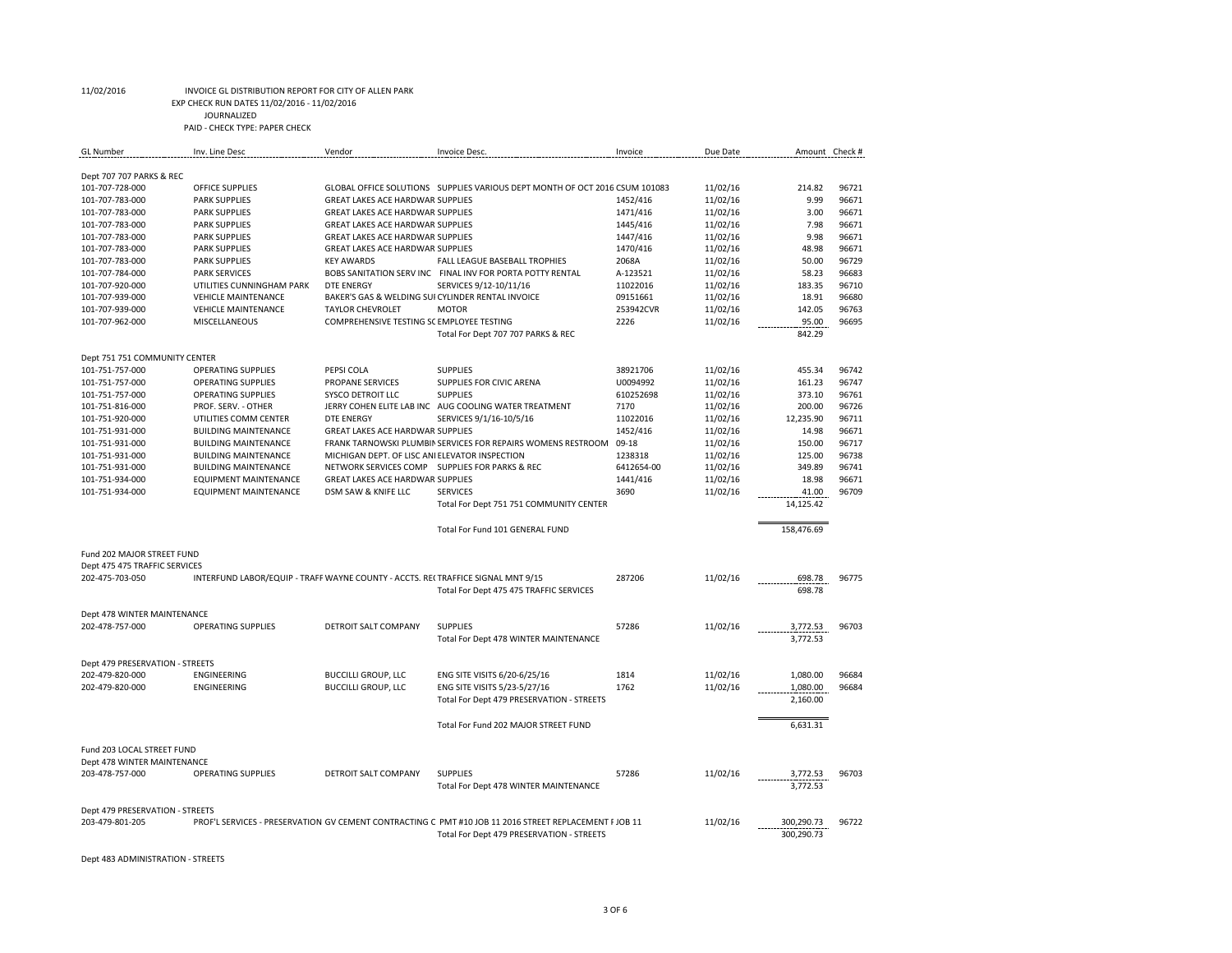## EXP CHECK RUN DATES 11/02/2016 - 11/02/2016

JOURNALIZED

| <b>GL</b> Number                        | Inv. Line Desc             | Vendor                         | Invoice Desc.                                                                 | Invoice             | Due Date | Amount Check # |       |
|-----------------------------------------|----------------------------|--------------------------------|-------------------------------------------------------------------------------|---------------------|----------|----------------|-------|
| 203-483-820-000                         | <b>ENGINEERING</b>         |                                | FK ENGINEERING ASSOCIATE: JOB AP-35 PAVEMENT INSPECTIONS 9/1-10/14 16-074-001 |                     | 11/02/16 | 2,450.00       | 96716 |
|                                         |                            |                                | Total For Dept 483 ADMINISTRATION - STREETS                                   |                     |          | 2,450.00       |       |
|                                         |                            |                                | Total For Fund 203 LOCAL STREET FUND                                          |                     |          | 306,513.26     |       |
| Fund 226 RUBBISH FUND                   |                            |                                |                                                                               |                     |          |                |       |
| Dept 450 450 RUBBISH<br>226-450-819-000 | <b>WASTE DISPOSAL</b>      | RIVERVIEW, CITY OF             | SEPT 2016 WOOD DISPOSAL                                                       | 78710               | 11/02/16 | 432.74         | 96751 |
| 226-450-819-000                         | <b>WASTE DISPOSAL</b>      | RIVERVIEW, CITY OF             | SEPT 2016 SPECIAL WASTE                                                       | 78708               | 11/02/16 | 194.00         | 96751 |
| 226-450-819-000                         | <b>WASTE DISPOSAL</b>      | RIVERVIEW, CITY OF             | SEPT 2016 BROKEN CONCRETE CLEAN UP                                            | 78709               | 11/02/16 | 839.30         | 96751 |
| 226-450-819-000                         | <b>FINANCE CHARGES</b>     | RIVERVIEW, CITY OF             | FINANCE CHARGES FOR OVERDUE BALANCES                                          | 78856               | 11/02/16 | 137.38         | 96751 |
| 226-450-819-000                         | <b>WASTE DISPOSAL</b>      | RIVERVIEW, CITY OF             | SEPT 2016 MUNICIPAL COMPACT SERVICES                                          | 78707               | 11/02/16 | 10,864.16      | 96751 |
|                                         |                            |                                | Total For Dept 450 450 RUBBISH                                                |                     |          | 12,467.58      |       |
|                                         |                            |                                | Total For Fund 226 RUBBISH FUND                                               |                     |          | 12,467.58      |       |
| Fund 249 BUILDING FUND                  |                            |                                |                                                                               |                     |          |                |       |
| Dept 371 371 BUILDING DEPARTMENT        |                            |                                |                                                                               |                     |          |                |       |
| 249-371-946-000                         | EQUIPMENT LEASE-BLDG DEPT  |                                | TOSHIBA FINANCIAL SERVICE COPIER SERVICES 10/15/16-11/15/16                   | 316117571           | 11/02/16 | 253.30         | 96766 |
|                                         |                            |                                | Total For Dept 371 371 BUILDING DEPARTMENT                                    |                     |          | 253.30         |       |
|                                         |                            |                                | Total For Fund 249 BUILDING FUND                                              |                     |          | 253.30         |       |
| Fund 250 DDA OPERATING                  |                            |                                |                                                                               |                     |          |                |       |
| Dept 000<br>250-000-826-000             | <b>LEGAL SERVICES</b>      | MILLER & MILLER, P.C.          | AUGUST 2016 LEGAL SERVICES                                                    | A-9012016           | 11/02/16 | 1,250.00       | 96739 |
| 250-000-826-000                         | <b>LEGAL SERVICES</b>      | MILLER & MILLER, P.C.          | SEPT 2016 CITY LEGAL SERVICES                                                 | A-10032016          | 11/02/16 | 1,250.00       | 96739 |
|                                         |                            |                                | Total For Dept 000                                                            |                     |          | 2,500.00       |       |
|                                         |                            |                                | Total For Fund 250 DDA OPERATING                                              |                     |          | 2,500.00       |       |
| Fund 265 DRUG FORFEITURE - FEDERAL      |                            |                                |                                                                               |                     |          |                |       |
| Dept 000                                |                            |                                |                                                                               |                     |          |                |       |
| 265-000-729-000                         | <b>K-9 SUPPLIES</b>        |                                | K-9 ACADEMY TRAINING FAC K-9 MNT TRAINING FEE 10/20/16-10/20/17               | <b>MNT TRAINING</b> | 11/02/16 | 1,700.00       | 96727 |
| 265-000-757-000                         | <b>OPERATING SUPPLIES</b>  |                                | C.M.P. DISTRIBUTORS, INC. ARMOR EXPRESS VEST POLICE DEPT                      | 49543               | 11/02/16 | 752.40         | 96691 |
| 265-000-939-000                         | <b>VEHICLE MAINTENANCE</b> |                                | BAKER'S GAS & WELDING SUI CYLINDER RENTAL INVOICE                             | 09151661            | 11/02/16 | 18.91          | 96680 |
| 265-000-939-000                         | <b>VEHICLE MAINTENANCE</b> | <b>CYNERGY</b>                 | <b>SUPPLIES</b>                                                               | 20061               | 11/02/16 | 375.00         | 96699 |
| 265-000-939-000                         | <b>VEHICLE MAINTENANCE</b> | <b>GLENDALE AUTO VALUE</b>     | PARTS FOR 2009 FORD ESCAPE                                                    | 359-112983          | 11/02/16 | 26.46          | 96719 |
| 265-000-939-000                         | <b>VEHICLE MAINTENANCE</b> | <b>GLENDALE AUTO VALUE</b>     | PARTS FOR 2010 FORD F150 PICKUP                                               | 359-113099          | 11/02/16 | 107.76         | 96719 |
| 265-000-939-000                         | <b>VEHICLE MAINTENANCE</b> | <b>VILLAGE FORD</b>            | <b>PARTS</b>                                                                  | 209213              | 11/02/16 | 256.30         | 96772 |
| 265-000-939-000                         | <b>VEHICLE MAINTENANCE</b> | <b>VILLAGE FORD</b>            | <b>PARTS</b>                                                                  | 209930              | 11/02/16 | 271.03         | 96772 |
| 265-000-939-000                         | <b>VEHICLE MAINTENANCE</b> | <b>VILLAGE FORD</b>            | <b>PARTS</b>                                                                  | 209931              | 11/02/16 | 76.14          | 96772 |
|                                         |                            |                                | Total For Dept 000                                                            |                     |          | 3,584.00       |       |
|                                         |                            |                                | Total For Fund 265 DRUG FORFEITURE - FEDERAL                                  |                     |          | 3,584.00       |       |
| Fund 271 LIBRARY                        |                            |                                |                                                                               |                     |          |                |       |
| Dept 000                                |                            |                                |                                                                               |                     |          |                |       |
| 271-000-728-000                         | <b>OFFICE SUPPLIES</b>     | DEMCO, INC.                    | <b>SUPPLIES FOR LIBRARY</b>                                                   | 5989705             | 11/02/16 | 411.86         | 96702 |
| 271-000-728-000                         | <b>OFFICE SUPPLIES</b>     | DEMCO, INC.                    | <b>SUPPLIES FOR LIBRARY</b>                                                   | 5987089             | 11/02/16 | 748.50         | 96702 |
| 271-000-728-000                         | <b>OFFICE SUPPLIES</b>     | <b>GLOBAL OFFICE SOLUTIONS</b> | SUPPLIES VARIOUS DEPT MONTH OF OCT 2016 CSUM 101083                           |                     | 11/02/16 | 182.11         | 96721 |
| 271-000-757-000                         | <b>OPERATING SUPPLIES</b>  | PETTY CASH - LIBRARY           | MATERIALS FOR HAUNTED LIBRARY                                                 | REPLENISHMENT       | 11/02/16 | 90.00          | 96743 |
| 271-000-827-000                         | <b>LIBRARY SERVICES</b>    | THE LIBRARY NETWORK            | ANNUAL LISC AND CONTRACTS 10/1/16-9/30/157143                                 |                     | 11/02/16 | 5,450.66       | 96765 |
| 271-000-827-000                         | <b>LIBRARY SERVICES</b>    | THE LIBRARY NETWORK            | <b>BASIC FEE FOR SAS, BDBS</b>                                                | 57256               | 11/02/16 | 8,088.45       | 96765 |
| 271-000-828-000                         | <b>MATERIALS</b>           | STEINWAY INC                   | <b>SUPPLIES FOR LIBRARY</b>                                                   | 34549               | 11/02/16 | 17.99          | 96676 |
| 271-000-828-000                         | <b>MATERIALS</b>           | <b>BAKER &amp; TAYLOR</b>      | <b>MATERIALS FOR LIBRARY</b>                                                  | 2032383833          | 11/02/16 | 8.02           | 96679 |
| 271-000-828-000                         | <b>MATERIALS</b>           | <b>BAKER &amp; TAYLOR</b>      | MATERIALS FOR LIBRARY                                                         | 2032361129          | 11/02/16 | 93.41          | 96679 |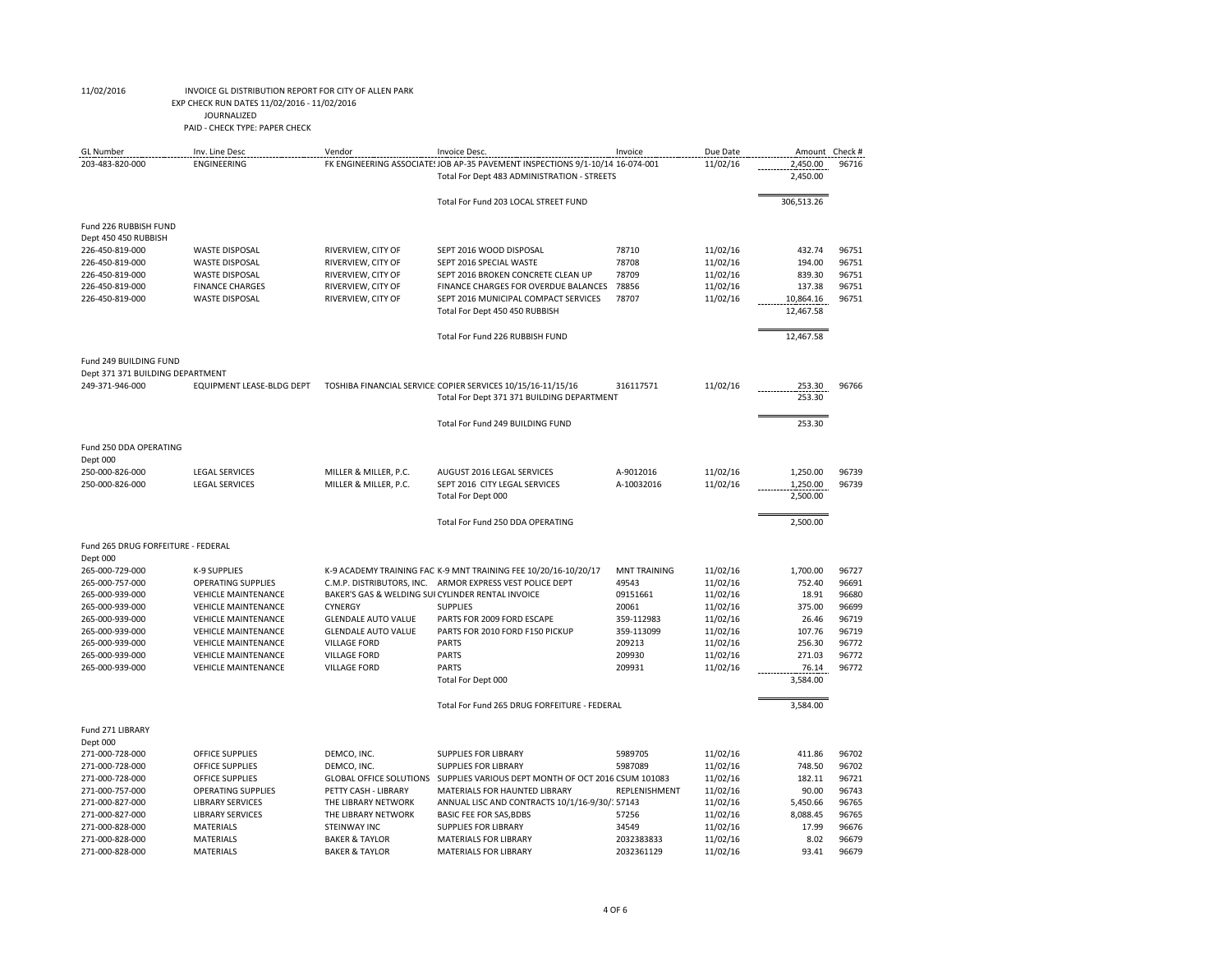## EXP CHECK RUN DATES 11/02/2016 - 11/02/2016

JOURNALIZED

| <b>GL</b> Number                   | Inv. Line Desc                                                                  | Vendor                                         | Invoice Desc.                                                                                           | Invoice          | Due Date | Amount     | Check #        |
|------------------------------------|---------------------------------------------------------------------------------|------------------------------------------------|---------------------------------------------------------------------------------------------------------|------------------|----------|------------|----------------|
| 271-000-828-000                    | <b>MATERIALS</b>                                                                | BESTSELLERS AUDIO, LLC                         | <b>AUDIOBOOKS</b>                                                                                       | 5597             | 11/02/16 | 285.00     | 96681          |
| 271-000-828-000                    | <b>MATERIALS</b>                                                                | BLACKSTONE AUDIO, INC                          | <b>AUDIOBOOKS FOR LIBRARY</b>                                                                           | 864204           | 11/02/16 | 41.98      | 96682          |
| 271-000-828-000                    | <b>MATERIALS</b>                                                                | BLACKSTONE AUDIO, INC                          | <b>AUDIOBOOKS FOR LIBRARY</b>                                                                           | 866689           | 11/02/16 | 17.97      | 96682          |
| 271-000-828-000                    | <b>MATERIALS</b>                                                                | PETTY CASH - LIBRARY                           | MATERIALS FOR HAUNTED LIBRARY                                                                           | REPLENISHMENT    | 11/02/16 | 49.43      | 96743          |
| 271-000-828-000                    | <b>MATERIALS</b>                                                                | <b>RECORDED BOOKS</b>                          | CD REPLACEMENT FOR LIBRARY                                                                              | 75405527         | 11/02/16 | 6.95       | 96750          |
| 271-000-828-000                    | <b>MATERIALS</b>                                                                | WORLD BOOK, INC.                               | <b>SUPPLIES FOR LIBRARY</b>                                                                             | CO01541684       | 11/02/16 | 190.00     | 96776          |
| 271-000-828-000                    | <b>MATERIALS</b>                                                                | <b>WORLD TRADE PRESS</b>                       | <b>GLOBAL RD WARRIOR ONLINE RENEWAL</b>                                                                 | <b>INV64775</b>  | 11/02/16 | 1,100.00   | 96777          |
| 271-000-920-000                    | UTILITIES LIBRARY                                                               | <b>DTE ENERGY</b>                              | SERVICES 9/12-10/11/16                                                                                  | 11022016         | 11/02/16 | 1,517.25   | 96710          |
| 271-000-920-000                    | UTILITIES LIBRARY                                                               | <b>DTE ENERGY</b>                              | GAS SERVICES 9/21-10/20/16                                                                              | 11022016         | 11/02/16 | 106.25     | 96712          |
| 271-000-931-000                    | <b>BUILDING MAINTENANCE</b>                                                     |                                                | KENCO FIRE EQUIPMENT, INC INSEPCTION OF FIRE EXTINGUISHERS LIBRARY 161025-3                             |                  | 11/02/16 | 94.00      | 96728          |
|                                    |                                                                                 |                                                | Total For Dept 000                                                                                      |                  |          | 18,499.83  |                |
|                                    |                                                                                 |                                                |                                                                                                         |                  |          |            |                |
|                                    |                                                                                 |                                                | Total For Fund 271 LIBRARY                                                                              |                  |          | 18,499.83  |                |
| Fund 592 WATER & SEWER             |                                                                                 |                                                |                                                                                                         |                  |          |            |                |
| Dept 600 WATER                     |                                                                                 |                                                |                                                                                                         |                  |          |            |                |
| 592-600-873-000                    | <b>MAIN MAINTENANCE</b>                                                         | GREAT LAKES ACE HARDWAR SUPPLIES FOR WATERMAIN |                                                                                                         | 1442/416         | 11/02/16 | 7.38       | 96671          |
| 592-600-873-000                    | <b>MAIN MAINTENANCE</b>                                                         | GREAT LAKES ACE HARDWAR SUPPLIES FOR WATER     |                                                                                                         | 1472/416         | 11/02/16 | 11.91      | 96671          |
| 592-600-873-000                    | <b>MAIN MAINTENANCE</b>                                                         | <b>LOUIS ORLEANS</b>                           | SEPT 2016 SOD REPAIR                                                                                    | 16-1122          | 11/02/16 | 4,200.00   | 96734          |
| 592-600-873-000                    | <b>MAIN MAINTENANCE</b>                                                         | <b>LOUIS ORLEANS</b>                           | OCT 2016 SOD REPAIR                                                                                     | 16-1102          | 11/02/16 | 2,500.00   | 96734          |
| 592-600-873-000                    | <b>MAIN MAINTENANCE</b>                                                         | <b>SAM'S CLUB DIRECT</b>                       | SUPPLIES FOR OCT 2016                                                                                   | 0402519749089OCT | 11/02/16 | 242.87     | 96752          |
| 592-600-873-200                    | WC ALLIANCE OF DR WATERSHED! WAYNE COUNTY                                       |                                                | GODDARD BASIN OCT-DEC 2015JAN-MAR 2016 287086                                                           |                  | 11/02/16 | 6,820.30   | 96774          |
|                                    |                                                                                 |                                                | Total For Dept 600 WATER                                                                                |                  |          | 13,782.46  |                |
| Dept 601 601 SEWER                 |                                                                                 |                                                |                                                                                                         |                  |          |            |                |
| 592-601-607-001                    | SEWAGE DISPOSAL - WAYNE COUI BAKER'S GAS & WELDING SUI CYLINDER RENTAL INVOICE  |                                                |                                                                                                         | 09151661         | 11/02/16 | 18.93      | 96680          |
| 592-601-745-300                    | STORM/CB MAINTENANCE                                                            | DIX BLOCK & SUPPLY CO.                         | <b>SUPPLIES FOR STORM</b>                                                                               | 91673            | 11/02/16 | 74.40      | 96706          |
| 592-601-900-000                    | PRINTING & PUBLISHING                                                           | <b>SMART BILL</b>                              | SUPPLIES FOR UTILITY BILLS MAILING                                                                      | 25942-S          | 11/02/16 | 1,809.71   | 96759          |
| 592-601-908-000                    | <b>IWC CHARGES- DETROIT</b>                                                     | GREAT LAKES WATER AUTHO SEPT 2016 IWC CHARGES  |                                                                                                         | SEPTIWC          | 11/02/16 | 2,582.43   | 96705          |
| 592-601-920-000                    | <b>UTILITIES</b>                                                                | AT & T                                         | SERVICES 10/13-11/12/16                                                                                 | 11022016         | 11/02/16 | 27.28      | 96678          |
| 592-601-921-000                    | OFFICE SUPPLIES                                                                 |                                                | GLOBAL OFFICE SOLUTIONS SUPPLIES VARIOUS DEPT MONTH OF OCT 2016 CSUM 101083                             |                  | 11/02/16 | 27.45      | 96721          |
| 592-601-927-060                    | SEWAGE DISPOSAL- WAYNE COUN DOWNRIVER UTILITY WASTE JAN-AUG 2016 ASSESSMENT FEE |                                                |                                                                                                         | ASSESSMENT FEE   | 11/02/16 | 4,967.59   | 96708          |
| 592-601-927-060                    | SEWAGE DISPOSAL- WAYNE COUN WAYNE COUNTY                                        |                                                | JAN-AUG 2016 SEWAGE DISPOSAL                                                                            | JAN-AUGSEWAGE    | 11/02/16 | 496,759.74 | 96773          |
| 592-601-927-100                    | <b>DETROIT POLLUTANTS</b>                                                       |                                                | GREAT LAKES WATER AUTHO SEPT 2016 POLLUTANT SURCHARGE 9/1/16-10, SEPTPOLLUTANT                          |                  | 11/02/16 | 210.86     | 96704          |
| 592-601-939-100                    | <b>VEHICLE MAINTENANCE</b>                                                      | EAST MICHIGAN TRAILER SAL PARTS FOR WATER      |                                                                                                         | 6358535          | 11/02/16 | 247.16     | 96713          |
| 592-601-939-100                    | <b>VEHICLE MAINTENANCE</b>                                                      | <b>EXOTIC AUTOMATION &amp; SUP SUPPLIES</b>    |                                                                                                         | 1543389          | 11/02/16 | 198.32     | 96714          |
| 592-601-939-100                    | <b>VEHICLE MAINTENANCE</b>                                                      | <b>GLENDALE AUTO VALUE</b>                     | <b>PARTS</b>                                                                                            | 359-113012       | 11/02/16 | 17.48      | 96719          |
| 592-601-939-100                    | <b>VEHICLE MAINTENANCE</b>                                                      | KIMBALL MIDWEST                                | <b>SUPPLIES FOR WATER</b>                                                                               | 5188348          | 11/02/16 | 30.75      | 96731          |
|                                    |                                                                                 |                                                |                                                                                                         | PD6757079        | 11/02/16 | 123.52     |                |
| 592-601-939-100<br>592-601-939-100 | <b>VEHICLE MAINTENANCE</b><br><b>VEHICLE MAINTENANCE</b>                        | MICHIGAN CAT<br>WILLIAM F. SELL & SON          | <b>PARTS</b><br><b>PARTS</b>                                                                            | 231165           | 11/02/16 | 32.96      | 96736<br>96756 |
| 592-601-939-100                    | <b>VEHICLE MAINTENANCE</b>                                                      | WILLIAM F. SELL & SON                          | <b>SUPPLIES</b>                                                                                         | 230303           | 11/02/16 | 395.00     | 96756          |
|                                    |                                                                                 |                                                | FAIRLANE/INDEPNCE MKT STATIOI SECURITY CENTRAL PROTECTI BURG/FIRE/HOLDUP SERVICES 11/1-11/30/16 2776262 |                  | 11/02/16 | 37.95      | 96754          |
| 592-601-940-500                    | <b>ENGINEERING CONSULTANTS</b>                                                  | C.E. RAINES COMPANY                            | JOB AP-17 ENG AND SURVEYING NPDES MSH P 13877                                                           |                  | 11/02/16 | 128.50     | 96687          |
| 592-601-951-000<br>592-601-951-000 | <b>ENGINEERING CONSULTANTS</b>                                                  | C.E. RAINES COMPANY                            | JOB AP-01 GENERAL PROJECTS                                                                              | 13559            | 11/02/16 | 1,952.00   | 96687          |
| 592-601-962-000                    | MISCELLANEOUS                                                                   | COMPREHENSIVE TESTING SC EMPLOYEE TESTING      |                                                                                                         | 2226             | 11/02/16 | 60.00      | 96695          |
|                                    |                                                                                 |                                                |                                                                                                         |                  |          |            |                |